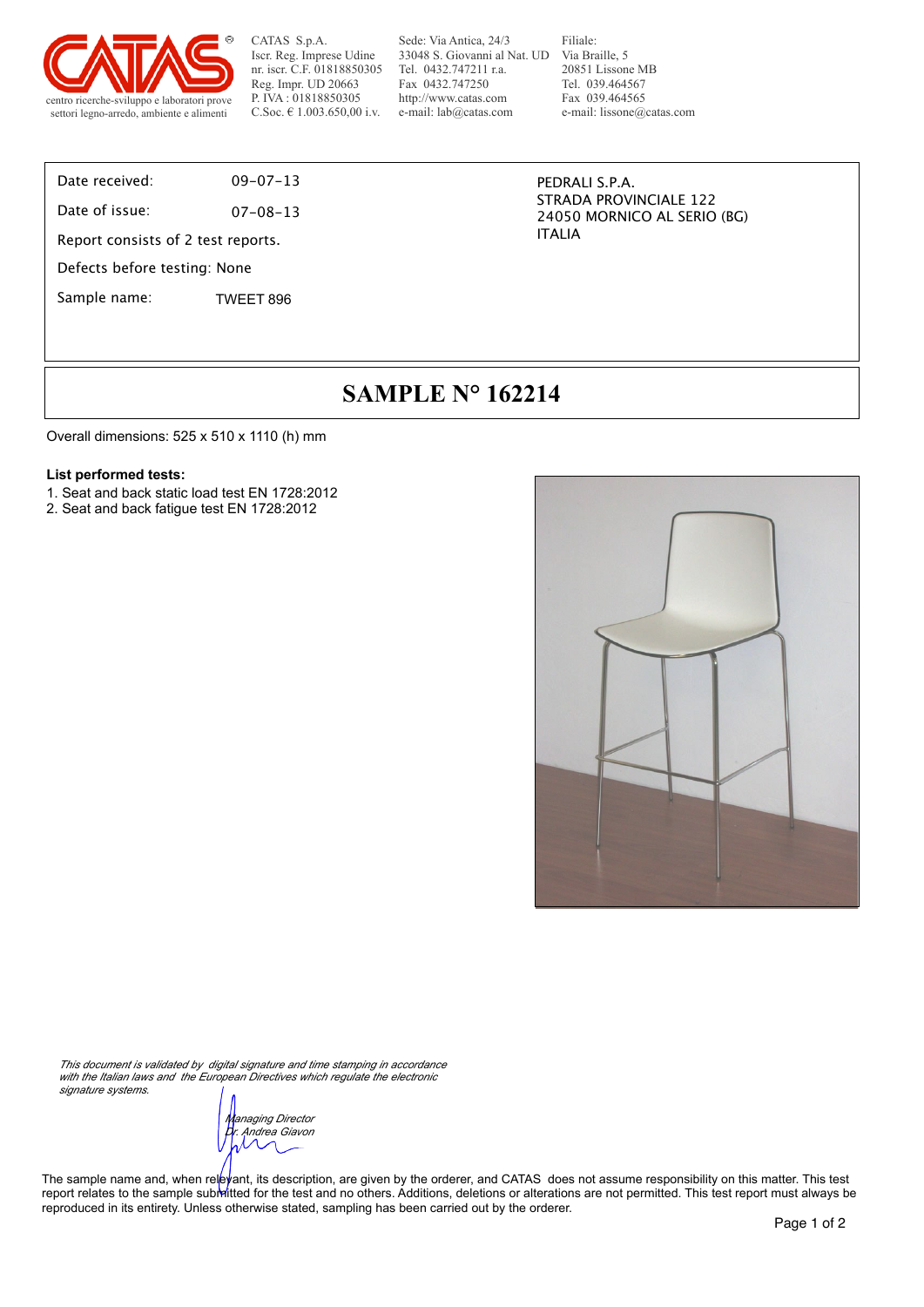

Sede: Via Antica, 24/3 33048 S. Giovanni al Nat. UD Tel. 0432.747211 r.a. Fax 0432.747250 http://www.catas.com e-mail: lab@catas.com

Filiale: Via Braille, 5 20851 Lissone MB Tel. 039.464567 Fax 039.464565 e-mail: lissone@catas.com

# **SAMPLE N° 162214**

Date of issue: 07-08-13 Sample name: TWEET 896

Sample weight: Not determined







The sample name and, when relevant, its description, are given by the orderer, and CATAS does not assume responsibility on this matter. This test report relates to the sample submitted for the test and no others. Additions, deletions or alterations are not permitted. This test report must always be reproduced in its entirety. Unless otherwise stated, sampling has been carried out by the orderer.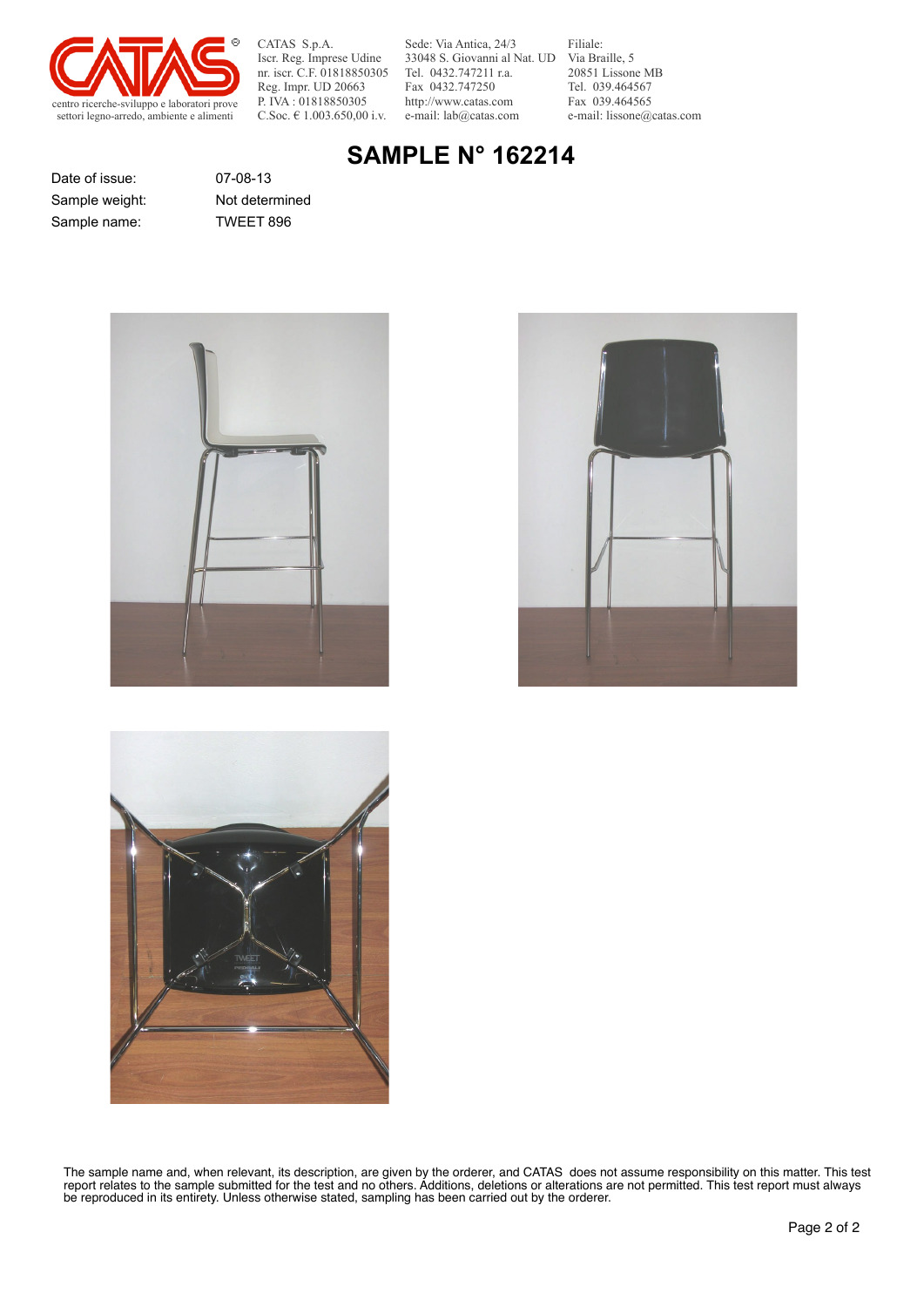

Sede: Via Antica, 24/3 33048 S. Giovanni al Nat. UD Via Braille, 5 Tel. 0432.747211 r.a. Fax 0432.747250 http://www.catas.com e-mail: lab@catas.com

Filiale: 20851 Lissone MB Tel. 039.464567 Fax 039.464565 e-mail: lissone@catas.com



|                        | PEDRALI S.P.A.                               |
|------------------------|----------------------------------------------|
|                        | STRADA PROVINCIALE 122                       |
|                        | 24050 MORNICO AL SERIO (BG)<br><b>ITALIA</b> |
|                        |                                              |
|                        |                                              |
|                        |                                              |
| $11-07-13$<br>07-08-13 | TWEET 896                                    |

### **Seat and back static load test EN 1728:2012**

Seat and back static load test, clause 6.4

Test results:

| Seat load | Back force | Number    | Remarks    |
|-----------|------------|-----------|------------|
| N         | N          | of cycles |            |
| 2.000     | 480        | 10        | No defects |

Note:

According to EN 1728:2012, back force has been reduced from 700 N to 480 N to avoid tipping.

Seat front edge static load, clause 6.5

| Seat load<br>N | Number<br>of cycles | Remarks    |
|----------------|---------------------|------------|
| 1.600          | 10                  | No defects |

Note:

The test has been carried out according to table 1 of EN 16139:2013, level L2 - extreme.

*This document is validated by digital signature and time stamping in accordance*  with the Italian laws and the European Directives which regulate the electronic *signature systems.*

*Managing Director Dr. Andrea Giavon*

The sample name and, when relevant, its description, are given by the orderer, and CATAS does not assume responsibility on this matter. This test report relates to the sample submitted for the test and no others. Additions, deletions or alterations are not permitted. This test report must always be reproduced in its entirety. Unless otherwise stated, sampling has been carried out by the orderer.